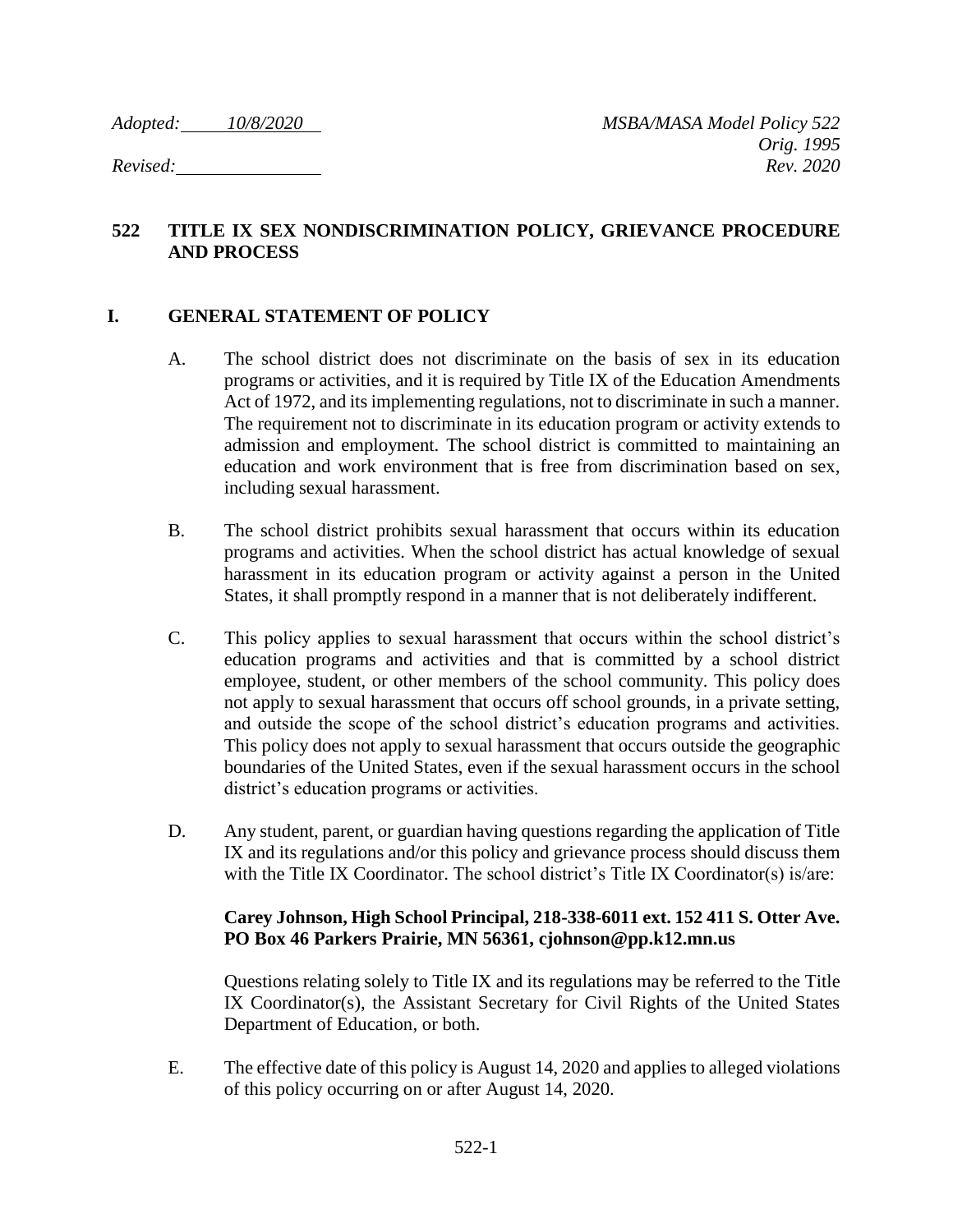# **II. DEFINITIONS**

- A. "Actual knowledge" means notice of sexual harassment or allegations of sexual harassment to the school district's Title IX Coordinator or to any employee of the school district. Imputation of knowledge based solely on vicarious liability or constructive notice is insufficient to constitute actual knowledge. This standard is not met when the only official of the school district with actual knowledge is the respondent.
- B. "Complainant" means a person who is alleged to be the victim of conduct that could constitute sexual harassment under Title IX. A Title IX Coordinator who signs a formal complaint is not a complainant unless the Title IX Coordinator is alleged to be the victim of the conduct described in the formal complaint.
- C. "Day" or "days" means, unless expressly stated otherwise, business days (i.e. day(s) that the school district office is open for normal operating hours, Monday - Friday, excluding State-recognized holidays).
- A. "Deliberately indifferent" means clearly unreasonable in light of the known circumstances. The school district is deliberately indifferent only if its response to sexual harassment is clearly unreasonable in light of the known circumstances.
- B. "Education program or activity" means locations, events, or circumstances for which the school district exercises substantial control over both the respondent and the context in which the sexual harassment occurs and includes school district education programs or activities that occur on or off of school district property.
- C. "Formal complaint" means a document filed by a complainant or signed by the Title IX Coordinator alleging sexual harassment against a respondent and requesting that the school district investigate the allegation of sexual harassment.
	- 1. A formal complaint filed by a complainant must be a physical document or an electronic submission. The formal complaint must contain the complainant's physical or digital signature, or otherwise indicate that the complainant is the person filing the formal complaint, and must be submitted to the Title IX Coordinator in person, by mail, or by email.
	- 2. A formal complaint shall state that, at the time of filing the formal complaint, the complainant was participating in, or attempting to participate in, an education program or activity of the school district with which the formal complaint is filed.
- D. "Informal resolution" means options for resolving a formal complaint that do not involve a full investigation and adjudication. Informal resolution may encompass a broad range of conflict resolution strategies, including mediation or restorative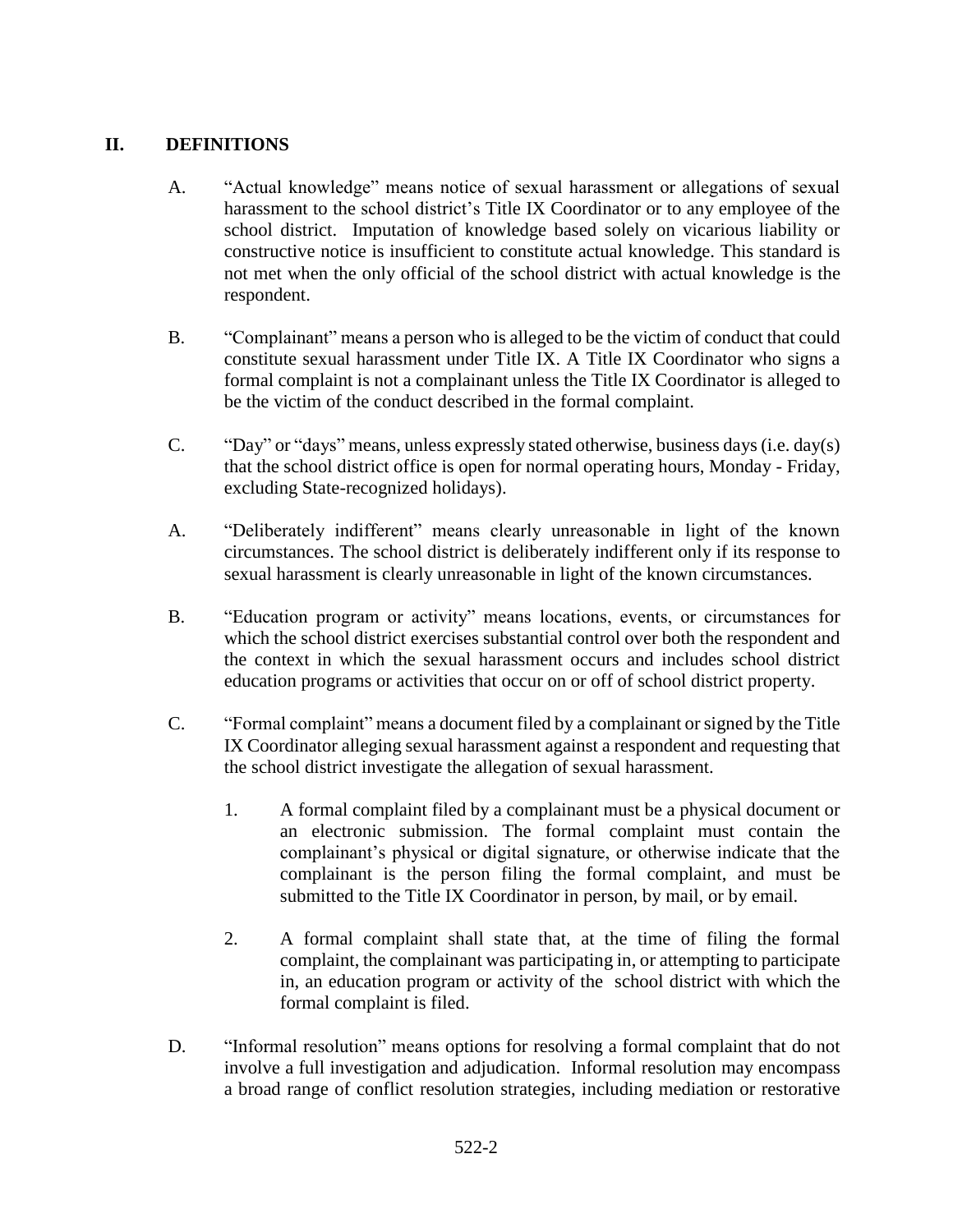justice.

- E. "Relevant questions" and "relevant evidence" are questions, documents, statements, or information that are related to the allegations raised in a formal complaint. Relevant evidence includes evidence that is both inculpatory and exculpatory. Questions and evidence about the complainant's sexual predisposition or prior sexual behavior are not relevant, unless such questions and evidence about the complainant's prior sexual behavior are offered to prove that someone other than the respondent committed the conduct alleged by the complainant, or if the questions and evidence concern specific incidents of the complainant's prior sexual behavior with respect to the respondent and are offered to prove consent.
- F. "Remedies" means actions designed to restore or preserve the complainant's equal access to education after a respondent is found responsible. Remedies may include the same individualized services that constitute supportive measures, but need not be non-punitive or non-disciplinary, nor must they avoid burdening the respondent.
- G. "Respondent" means an individual who has been reported to be the perpetrator of conduct that could constitute sexual harassment under Title IX.
- H. "Sexual harassment" means any of three types of misconduct on the basis of sex that occurs in a school district education program or activity and is committed against a person in the United States:
	- 1. *Quid pro quo* harassment by a school district employee (conditioning the provision of an aid, benefit, or service of the school district on an individual's participation in unwelcome sexual conduct);
	- 2. Unwelcome conduct that a reasonable person would find so severe, pervasive, and objectively offensive that it denies a person equal educational access; or
	- 3. Any instance of sexual assault (as defined in the Clery Act, 20 U.S.C.  $§1092(f)(6)A(v)$ , dating violence, domestic violence, or stalking (as defined in the Violence Against Women Act, 34 U.S.C. §12291).
- I. "Supportive measures" means individualized services provided to the complainant or respondent without fee or charge that are reasonably available, non-punitive, non-disciplinary, not unreasonably burdensome to the other party, and designed to ensure equal educational access, protect safety, and deter sexual harassment. Supportive measures may include counseling, extensions of deadlines or other course-related adjustments, modifications of work or class schedules, alternative educational services as defined under Minn. Stat. § 121A.41, as amended, mutual restrictions on contact between the parties, changes in work locations, leaves of absence, increased security and monitoring of certain areas of the school district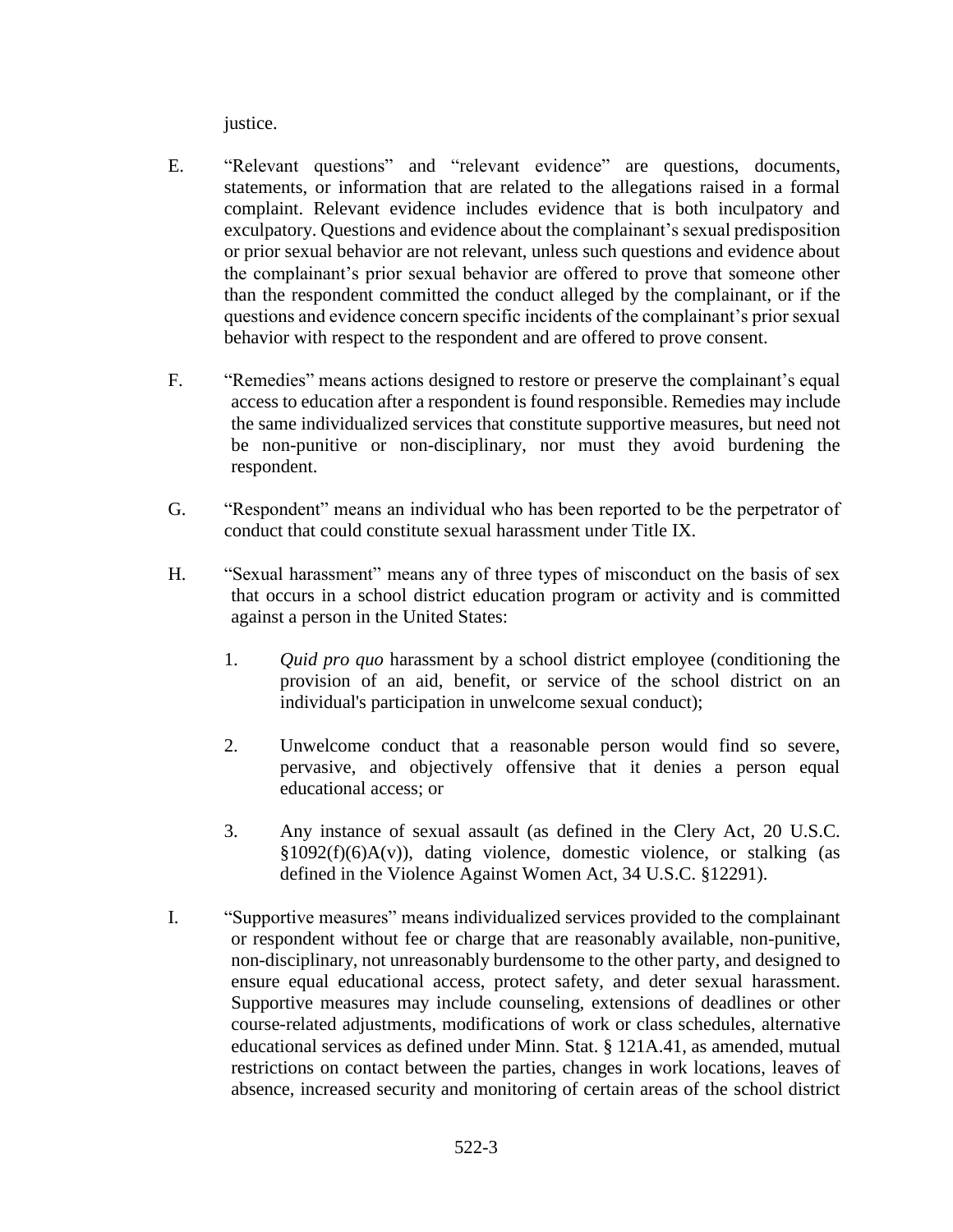buildings or property, and other similar measures.

- J. "Title IX Personnel" means any person who addresses, works on, or assists with the school district's response to a report of sexual harassment or formal complaint, and includes persons who facilitate informal resolutions. The following are considered Title IX Personnel:
	- 1. "Title IX Coordinator" means an employee of the school district that coordinates the school district's efforts to comply with and carry out its responsibilities under Title IX. The Title IX Coordinator is responsible for acting as the primary contact for the parties and ensuring that the parties are provided with all notices, evidence, reports, and written determinations to which they are entitled under this policy and grievance process. The Title IX Coordinator is also responsible for effective implementation of any supportive measures or remedies. The Title IX Coordinator must be free from conflicts of interest and bias when administrating the grievance process.
	- 2. "Investigator" means a person who investigates a formal complaint. The investigator of a formal complaint may not be the same person as the Decision-maker or the Appellate Decision-maker. The Investigator may be a school district employee, school district official, or a third party designated by the school district.
	- 3. "Decision-maker" means a person who makes a determination regarding responsibility after the investigation has concluded. The Decision-maker cannot be the same person as the Title IX Coordinator, the Investigator, or the Appellate Decision-maker.
	- 4. "Appellate Decision-maker" means a person who considers and decides appeals of determinations regarding responsibility and dismissals of formal complaints. The Appellate Decision-maker cannot be the same person as the Title IX Coordinator, Investigator, or Decision-maker. The Appellate Decision-maker may be a school district employee, or a third party designated by the school district.
	- 5. The superintendent of the school district may delegate functions assigned to a specific school district employee under this policy, including but not limited to the functions assigned to the Title IX Coordinator, Investigator, Decision-maker, Appellate Decision-maker, and facilitator of informal resolution processes, to any suitably qualified individual and such delegation may be rescinded by the superintendent at any time. The school district may also, in its discretion, appoint suitably qualified persons who are not school district employees to fulfill any function under this policy, including, but not limited to, Investigator, Decision-maker, Appellate Decision-maker, and facilitator of informal resolution processes.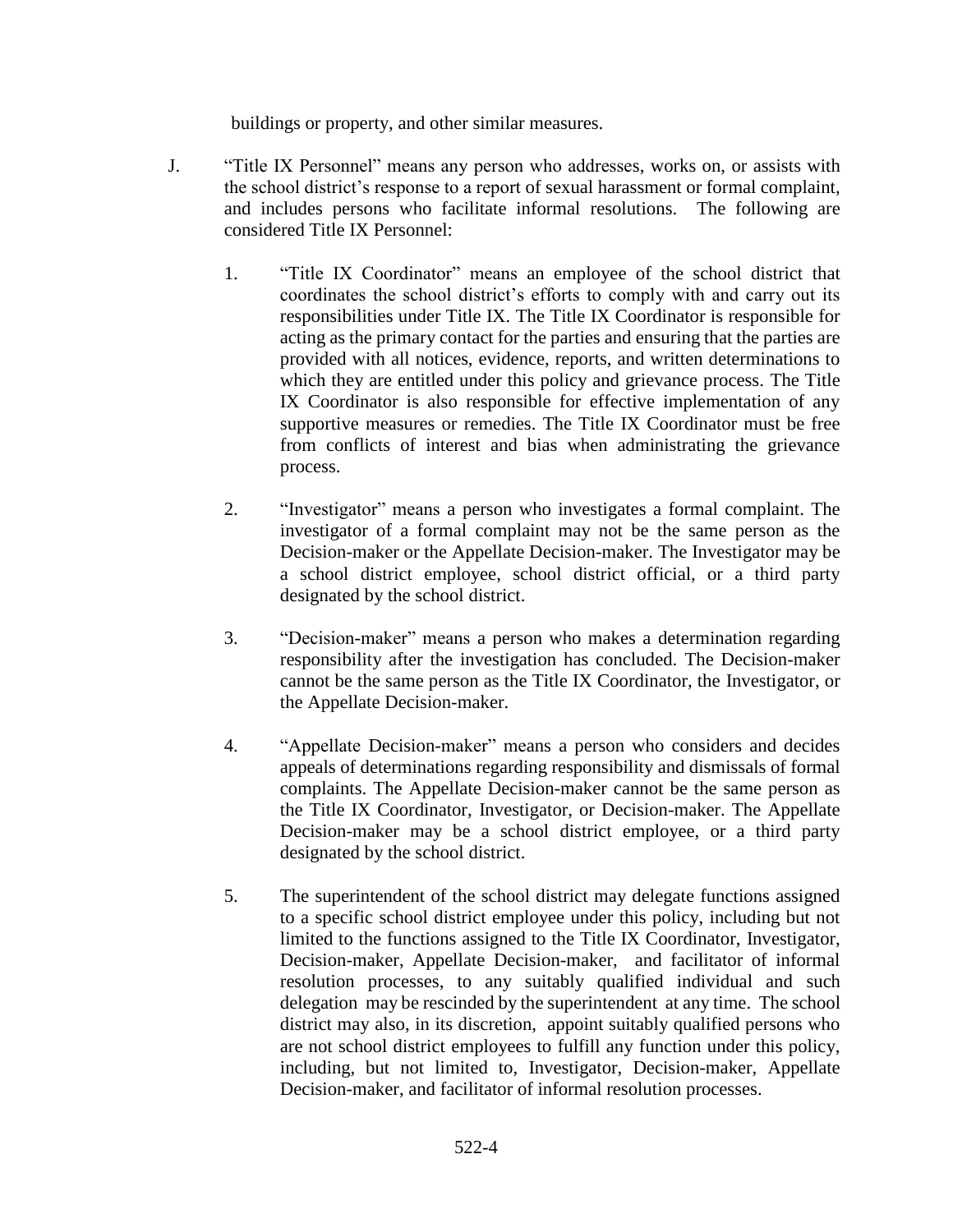# **III. BASIC REQUIREMENTS FOR GRIEVANCE PROCESS**

- A. Equitable Treatment
	- 1. The school district shall treat complainants and respondents equitably. However, equality or parity with respect to supportive measures provided to complainants and respondents is not required.
	- 2. The school district will not impose any disciplinary sanctions or take any other actions against a respondent that do not constitute supportive measures until it has completed this grievance process and the respondent has been found responsible.
	- 3. The school district will provide appropriate remedies to the complainant any time a respondent is found responsible.
- B. Objective and Unbiased Evaluation of Complaints
	- 1. Title IX Personnel, including the Title IX Coordinator, Investigator, Decision-maker, and Appellate Decision-maker, shall be free from conflicts of interest or bias for or against complainants or respondents generally or a specific complainant or respondent.
	- 2. Throughout the grievance process, Title IX Personnel will objectively evaluate all relevant evidence, inculpatory and exculpatory, and shall avoid credibility determinations based solely on a person's status as a complainant, respondent, or witness.
- C. Title IX Personnel will presume that the respondent is not responsible for the alleged conduct until a determination regarding responsibility is made at the conclusion of the grievance process.
- D. Confidentiality

The school district will keep confidential the identity of any individual who has made a report or complaint of sex discrimination, including any individual who has made a report or filed a formal complaint of sexual harassment, any complainant, any individual who has been reported to be the perpetrator of sex discrimination, any respondent, and any witness, except as may be permitted by the Family Educational Rights and Privacy Act (FERPA), 20 U.S.C. § 1232g, or FERPA's regulations, and State law under Minn. Stat. § 13.32 34 C.F.R. Part 99, or as required by law, or to carry out the purposes of 34 C.F.R. Part 106, including the conduct of any investigation, hearing, or judicial proceeding arising thereunder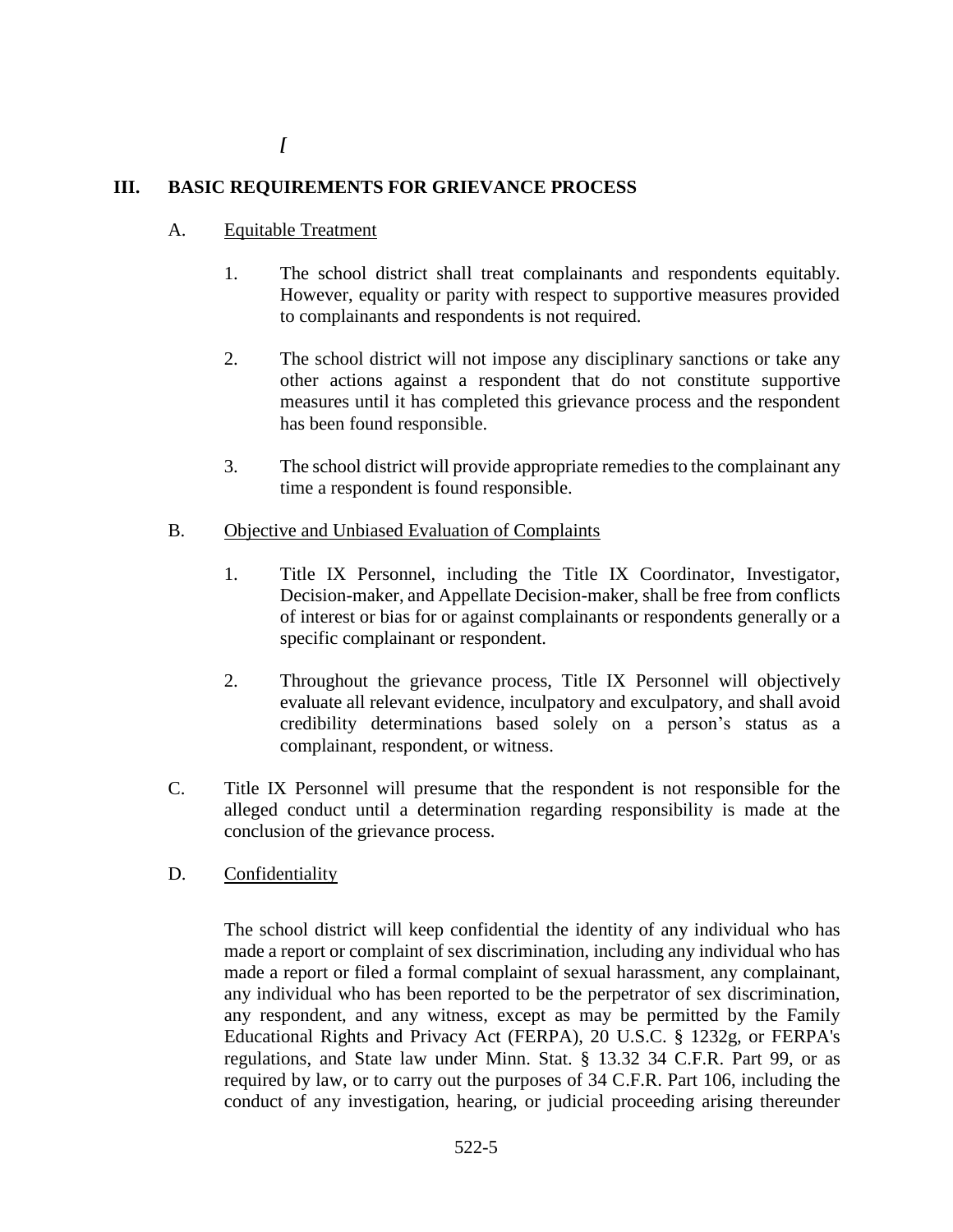(i.e., the school district's obligation to maintain confidentiality shall not impair or otherwise affect the complainants and respondents receipt of the information to which they are entitled with respect to the investigative record and determination of responsibility).

#### E. Right to an Advisor; Right to a Support Person

Complainants and respondents have the right, at their own expense, to be assisted by an advisor of their choice during all stages of any grievance proceeding, including all meetings and investigative interviews. The advisor may be, but is not required to be, an attorney. In general, an advisor is not permitted to speak for or on behalf of a complainant or respondent, appear in lieu of complainant or respondent, participate as a witness, or participate directly in any other manner during any phase of the grievance process.

A complainant or respondent with a disability may be assisted by a support person throughout the grievance process, including all meetings and investigative interviews, if such accommodation is necessary. A support person may be a friend, family member, or any individual who is not otherwise a potential witness. The support person is not permitted to speak for or on behalf of a complainant or respondent, appear in lieu of complainant or respondent, participate as a witness, or participate directly in any other manner during any phase of the grievance process.

F. Notice

The school district will send written notice of any investigative interviews or meetings to any party whose participation is invited or expected. The written notice will include the date, time, location, participants, and purpose of the meeting or interview, and will be provided to allow sufficient time for the party to prepare to participate.

### G. Consolidation

The school district may, in its discretion, consolidate formal complaints as to allegations of sexual harassment against more than one respondent, or by more than one complainant against one or more respondents, or by one party against the other party, where the allegations of sexual harassment arise out of the same facts or circumstances.

- H. Evidence
	- 1. During the grievance process, the school district will not require, allow, rely upon, or otherwise use questions or evidence that constitute or seek disclosure of information protected under a legally recognized privilege, unless the person holding such privilege has waived the privilege.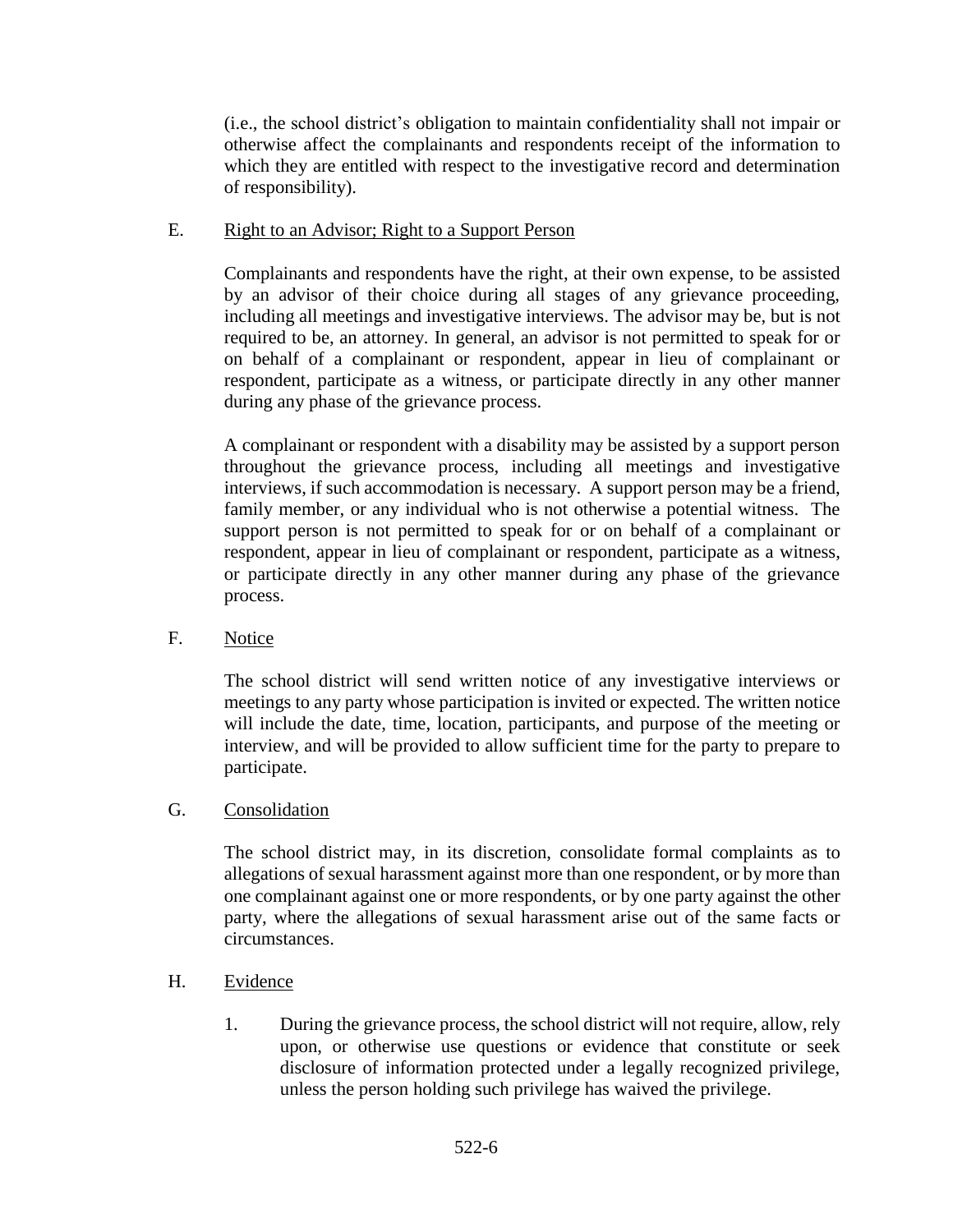- 2. The school district shall not access, consider, disclose, or otherwise use a party's medical, psychological, and similar treatment records unless the school district obtains the party's voluntary, written consent.
- I. Burden of Proof
	- 1. The burden of gathering evidence and the burden of proof shall remain upon the school district and not upon the parties.
	- 2. The grievance process shall use a preponderance of the evidence standard (i.e. whether it is more likely than not that the respondent engaged in sexual harassment) for all formal complaints of sexual harassment, including when school district employees are respondents.
- J. Timelines
	- 1. Any informal resolution process must be completed within thirty (30) calendar days following the parties' agreement to participate in such informal process.
	- 2. An appeal of a determination of responsibility or of a decision dismissing a formal complaint must be received by the school district within five (5) days of the date the determination of responsibility or dismissal was provided to the parties.
	- 3. Any appeal of a determination of responsibility or of a dismissal will be decided within thirty (30) calendar days of the day the appeal was received by the School District.
	- 4. The school district will seek to conclude the grievance process, including any appeal, within 120 calendar days of the date the formal complaint was received by the School District.
	- 5. Although the school district strives to adhere to the timelines described above, in each case, the school district may extend the time frames for good cause. Good cause may include, without limitation: the complexity of the allegations; the severity and extent of the alleged misconduct; the number of parties, witnesses, and the types of other evidence (e.g., forensic evidence) involved; the availability of the parties, advisors, witnesses, and evidence (e.g., forensic evidence); concurrent law enforcement activity; intervening school district holidays, breaks, or other closures; the need for language assistance or accommodation of disabilities; and/or other unforeseen circumstances.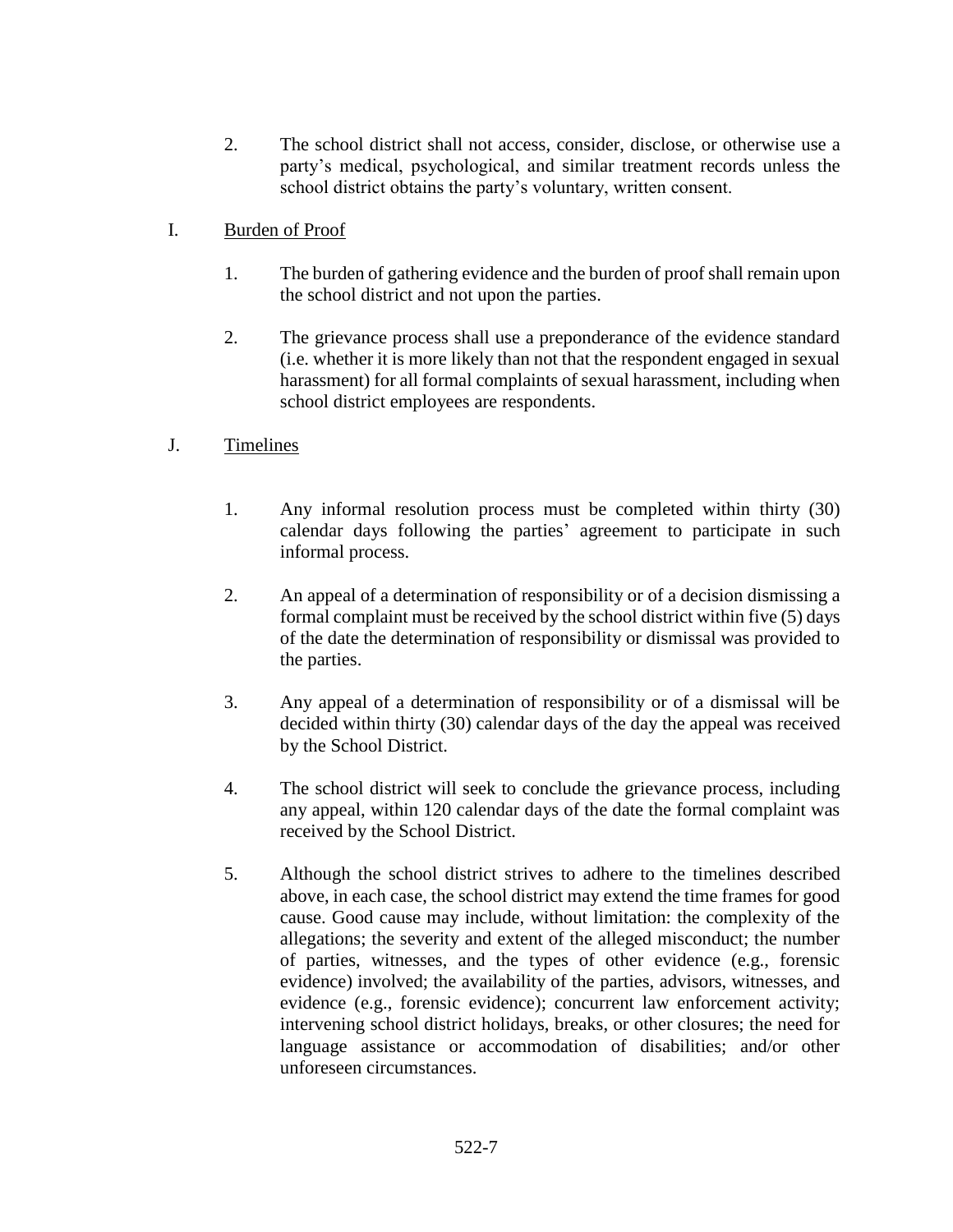### K. Potential Remedies and Disciplinary Sanctions

- 1. The following is the range of possible remedies that the school district may provide a complainant and disciplinary sanctions that the school district might impose upon a respondent, following determination of responsibility: counseling, extensions of deadlines or other course-related adjustments, modifications of work or class schedules, mutual or unilateral restrictions on contact between the parties, changes in work locations, leaves of absence, monitoring of certain areas of the school district buildings or property, warning, suspension, exclusion, expulsion, transfer, remediation, termination, or discharge.
- 2. If the Decision-maker determines a student-respondent is responsible for violating this policy, the Decision-maker will recommend appropriate remedies, including disciplinary sanctions/consequences. The Title IX Coordinator will notify the superintendent of the recommended remedies, such that an authorized administrator can consider the recommendation(s) and implement appropriate remedies in compliance with MSBA Model Policy 506 – Student Discipline. The discipline of a student-respondent must comply with the applicable provisions of Minnesota Pupil Fair Dismissal Act, the Individuals with Disabilities Education Improvement Act (IDEA) and/or Section 504 of the Rehabilitation Act of 1972, and their respective implementing regulations.

# **IV. REPORTING PROHIBITED CONDUCT**

- A. Any student who believes they have been the victim of unlawful sex discrimination or sexual harassment, or any person (including the parent of a student) with actual knowledge of conduct which may constitute unlawful sex discrimination or sexual harassment toward a student should report the alleged acts as soon as possible to the Title IX Coordinator.
- B. Any employee of the school district who has experienced, has actual knowledge of, or has witnessed unlawful sex discrimination, including sexual harassment, or who otherwise becomes aware of unlawful sex discrimination, including sexual harassment, must promptly report the allegations to the Title IX Coordinator without screening or investigating the report or allegations.
- C. A report of unlawful sex discrimination or sexual harassment may be made at any time, including during non-business hours, and may be made in person, by mail, by telephone, or by e-mail using the Title IX Coordinator's contact information. A report may also be made by any other means that results in the Title IX Coordinator receiving the person's verbal or written report.
- D. Sexual harassment may constitute both a violation of this policy and criminal law. To the extent the alleged conduct may constitute a crime, the School District may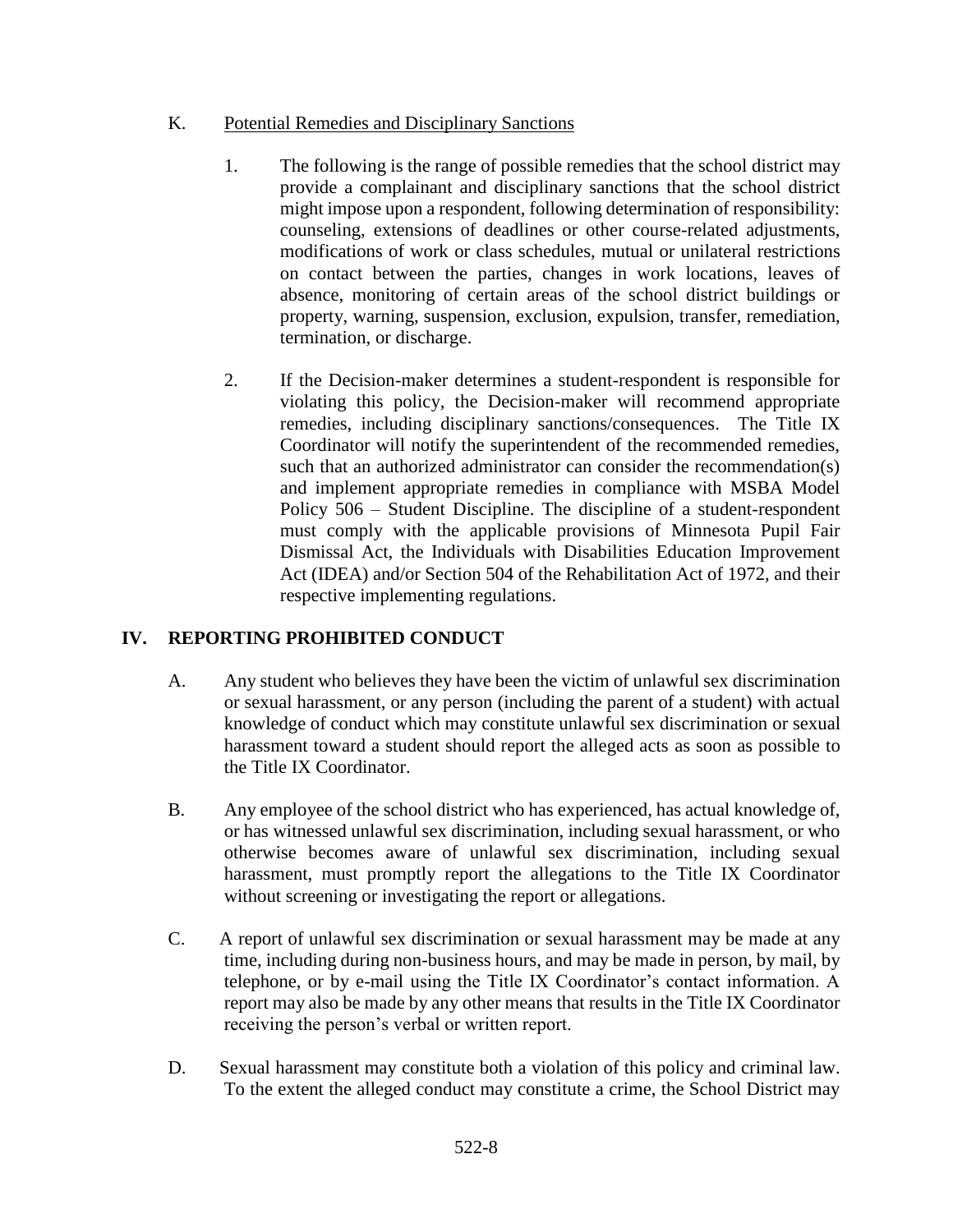report the alleged conduct to law enforcement authorities. The school district encourages complainants to report criminal behavior to the police immediately.

### **V. INITIAL RESPONSE AND ASSESSMENT BY THE TITLE IX COORDINATOR**

- A. When the Title IX Coordinator receives a report, the Title IX Coordinator shall promptly contact the complainant confidentially to discuss the availability of supportive measures, consider the complainant's wishes with respect to supportive measures, inform the complainant of the availability of supportive measures with or without the filing of a formal complaint, and explain to the complainant the process for filling a formal complaint.
- B. The school district will offer supportive measures to the complainant whether or not the complainant decides to make a formal complaint. The school district must maintain as confidential any supportive measures provided to the complainant or respondent, to the extent that maintaining such confidentiality would not impair the school district's ability to provide the supportive measures. The Title IX Coordinator is responsible for coordinating the effective implementation of supportive measures.
- C. If the complainant does not wish to file a formal complaint, the allegations will not be investigated by the school district unless the Title IX Coordinator determines that signing a formal complaint to initiate an investigation over the complainant's wishes is not clearly unreasonable in light of the known circumstances.
- D. Upon receipt of a formal complaint, the school district must provide written notice of the formal complaint to the known parties with sufficient time to prepare a response before any initial interview. This written notice must contain:
	- 1. The allegations of sexual harassment, including sufficient details known at the time, the identities of the parties involved in the incident (if known), the conduct allegedly constituting sexual harassment, and the date and location of the alleged incident, if known;
	- 2. A statement that the respondent is presumed not responsible for the alleged conduct and that a determination regarding responsibility will be made at the conclusion of the grievance process;
	- 3. A statement explaining that the parties may have an advisor of their choice, who may be, but is not required to be, an attorney;
	- 4. A statement that the parties may inspect and review evidence gathered pursuant to this policy;
	- 5. A statement informing the parties of any code of conduct provision that prohibits knowingly making false statements or knowingly submitting false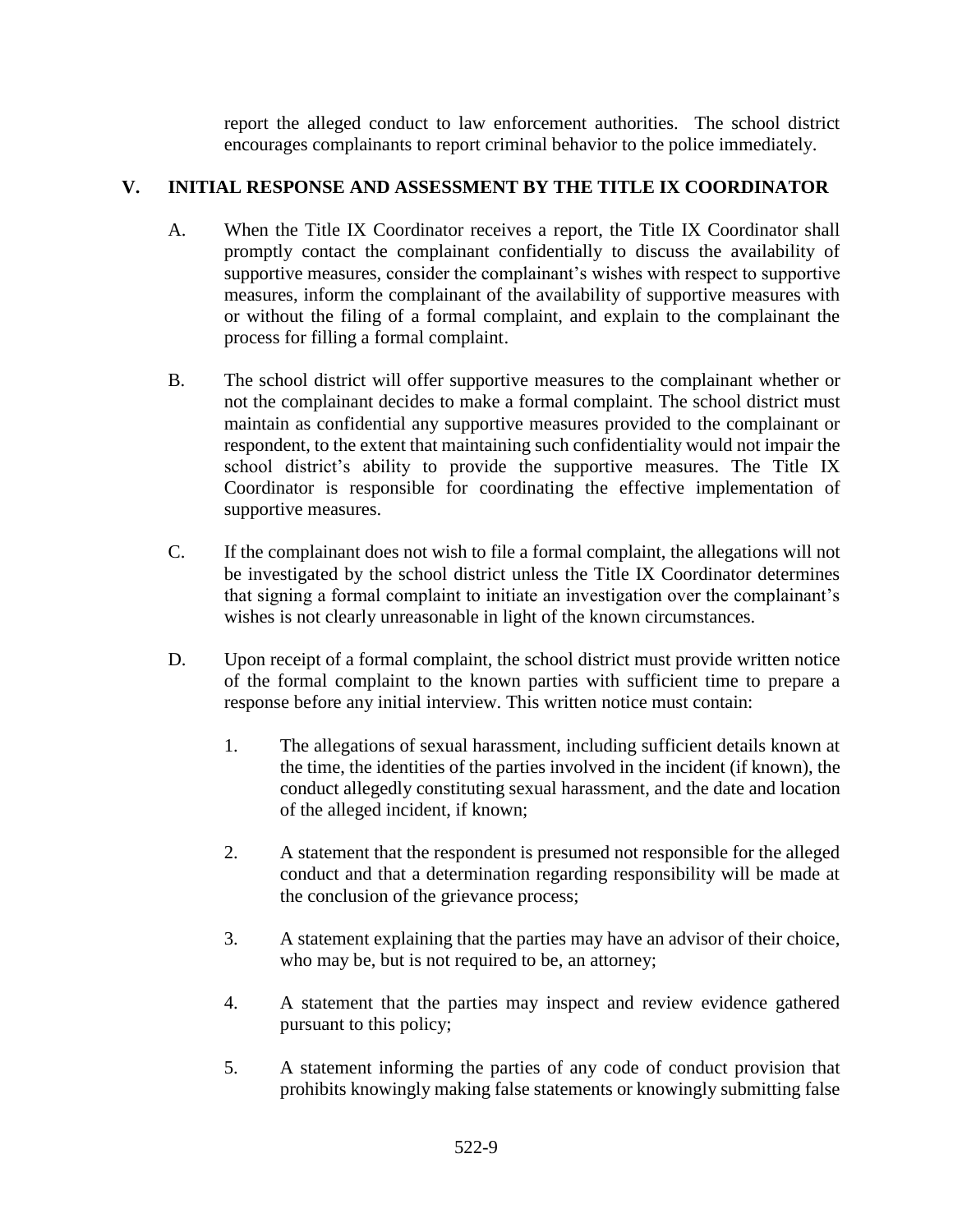information; and

6. A copy of this policy.

# **VI. STATUS OF RESPONDENT DURING PENDENCY OF FORMAL COMPLAINT**

- A. Emergency Removal of a Student
	- 1. The school district may remove a student-respondent from an education program or activity of the school district on an emergency basis before a determination regarding responsibility is made if:
		- a. The school district undertakes an individualized safety and risk analysis;
		- b. The school district determines that an immediate threat to the physical health or safety of any student or other individual arising from the allegations of sexual harassment justifies removal of the student-respondent; and
		- c. The school district determines the student-respondent poses such a threat, it will so notify the student-respondent and the studentrespondent will have an opportunity to challenge the decision immediately following the removal. In determining whether to impose emergency removal measures, the Title IX Coordinator shall consult related school district policies, including MSBA Model Policy 506 – Student Discipline. The school district must take into consideration applicable requirements of the Individuals with Disabilities Education Act and Section 504 of the Rehabilitation Act of 1973, prior to removing a special education student or Section 504 student on an emergency basis.
- B. Employee Administrative Leave

The school district may place a non-student employee on administrative leave during the pendency of the grievance process of a formal complaint. Such leave will typically be paid leave unless circumstances justify unpaid leave in compliance with legal requirements. The school district must take into consideration applicable requirements of Section 504 of the Rehabilitation Act of 1973 and the Americans with Disabilities Act prior to removing an individual with a qualifying disability.

# **VII. INFORMAL RESOLUTION OF A FORMAL COMPLAINT**

A. At any time prior to reaching a determination of responsibility, informal resolution may be offered and facilitated by the school district at the school district's discretion, but only after a formal complaint has been received by the school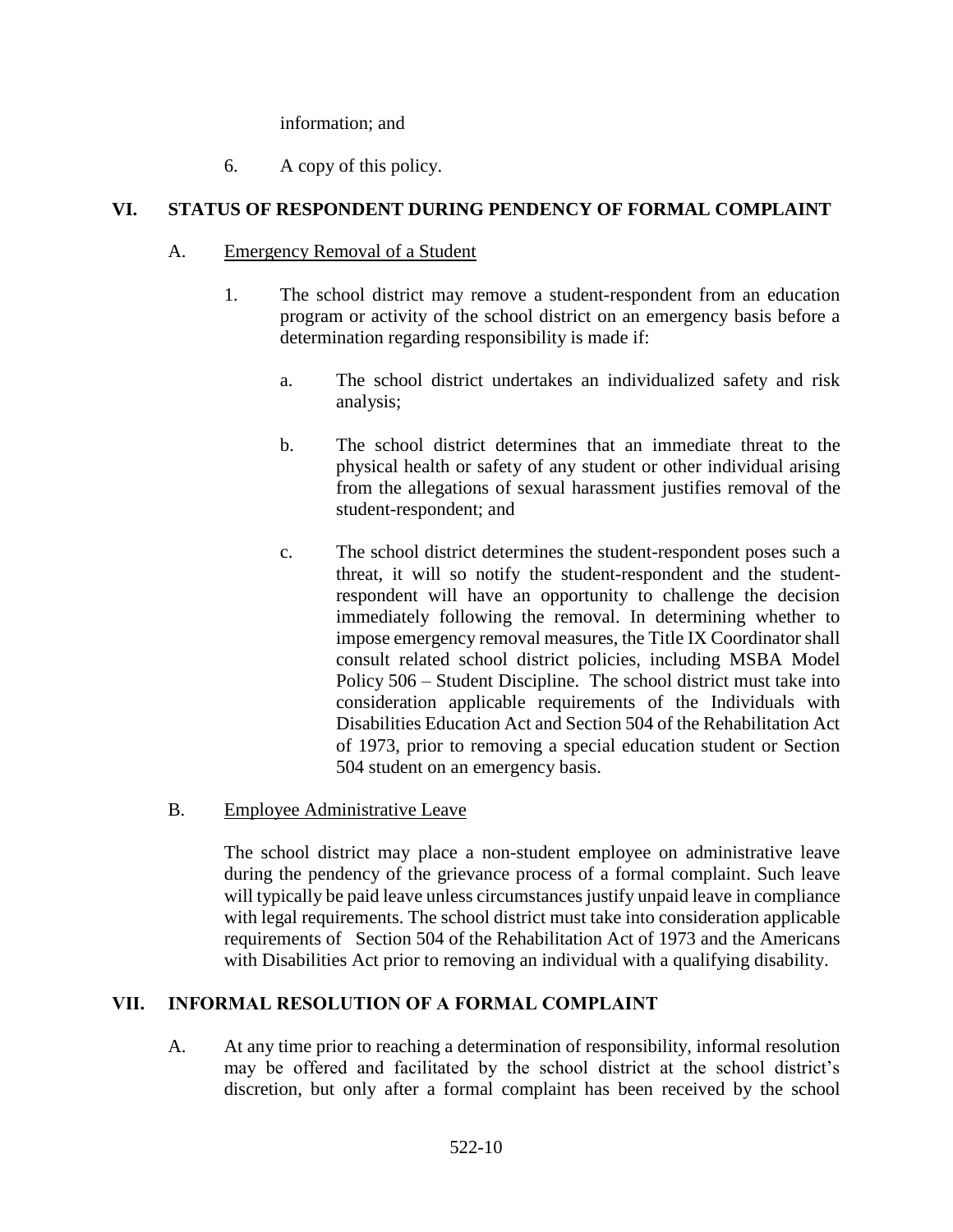district.

- B. The school district may not require as a condition of enrollment or continued enrollment, or of employment or continued employment, or enjoyment of any other right, waiver of the right to a formal investigation and adjudication of formal complaints of sexual harassment.
- C. The informal resolution process may not be used to resolve allegations that a school district employee sexually harassed a student.
- D. The school district will not facilitate an information resolution process without both parties' agreement, and will obtain their voluntary, written consent. The school district will provide to the parties a written notice disclosing the allegations, the requirements of the informal resolution process including the circumstances under which it precludes the parties from resuming a formal complaint arising from the same allegations, the parties' right to withdraw from the informal resolution process, and any consequences resulting from participating in the informal resolution process, including the records that will be maintained or could be shared.
- E. At any time prior to agreeing to a resolution, any party has the right to withdraw from the informal resolution process and resume the grievance process with respect to the formal complaint.

# **VIII. DISMISSAL OF A FORMAL COMPLAINT**

- A. Under federal law, the school district must dismiss a Title IX complaint, or a portion thereof, if the conduct alleged in a formal complaint or a portion thereof:
	- 1. Would not meet the definition of sexual harassment, even if proven;
	- 2. Did not occur in the school district's education program or activity; or
	- 3. Did not occur against a person in the United States.
- B. The school district may, in its discretion, dismiss a formal complaint or allegations therein if:
	- 1. The complainant informs the Title IX Coordinator in writing that the complainant desires to withdraw the formal complaint or allegations therein;
	- 2. The respondent is no longer enrolled or employed by the school district; or
	- 3. Specific circumstances prevent the school district from gathering sufficient evidence to reach a determination.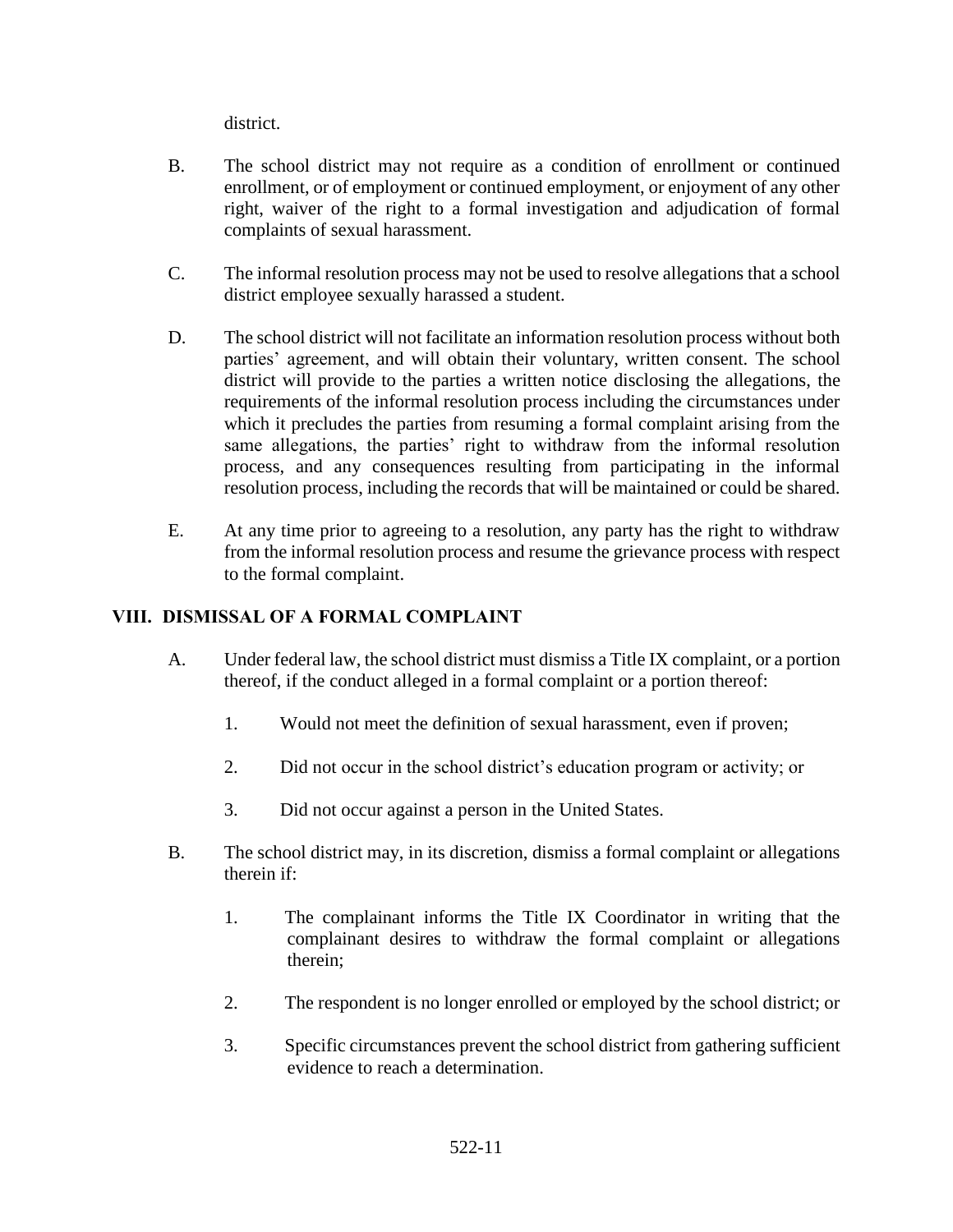- C. The school district shall provide written notice to both parties of a dismissal. The notice must include the reasons for the dismissal.
- D. Dismissal of a formal complaint or a portion thereof does not preclude the school district from addressing the underlying conduct in any manner that the school district deems appropriate.

### **IX. INVESTIGATION OF A FORMAL COMPLAINT**

- A. If a formal complaint is received by the School District, the school district will assign or designate an Investigator to investigate the allegations set forth in the formal complaint.
- B. If during the course of the investigation the school district decides to investigate any allegations about the complainant or respondent that were not included in the written notice of a formal complaint provided to the parties, the school district must provide notice of the additional allegations to the known parties.
- C. When a party's participation is invited or expected in an investigative interview, the Investigator will coordinate with the Title IX Coordinator to provide written notice to the party of the date, time, location, participants, and purposes of the investigative interview with sufficient time for the party to prepare.
- D. During the investigation, the Investigator must provide the parties with an equal opportunity to present witnesses for interviews, including fact witnesses and expert witnesses, and other inculpatory and exculpatory evidence.
- E. Prior to the completion of the investigative report, the Investigator, through the Title IX Coordinator, will provide the parties and their advisors (if any) with an equal opportunity to inspect and review any evidence directly related to the allegations. The evidence shall be provided in electronic format or hard copy and shall include all relevant evidence, evidence upon which the school district does not intend to rely in reaching a determination regarding responsibility, and any inculpatory or exculpatory evidence whether obtained from a party or another source. The parties will have ten (10) days to submit a written response, which the Investigator will consider prior to completion of the investigative report.
- F. The Investigator will prepare a written investigative report that fairly summarizes the relevant evidence. The investigative report may include credibility determinations that are not based on a person's status as a complainant, respondent or witness. The school district will send the parties and their advisors (if any) a copy of the report in electronic format or hard copy, for their review and written response at least ten (10) days prior to a determination of responsibility.

# **X. DETERMINATION REGARDING RESPONSIBILITY**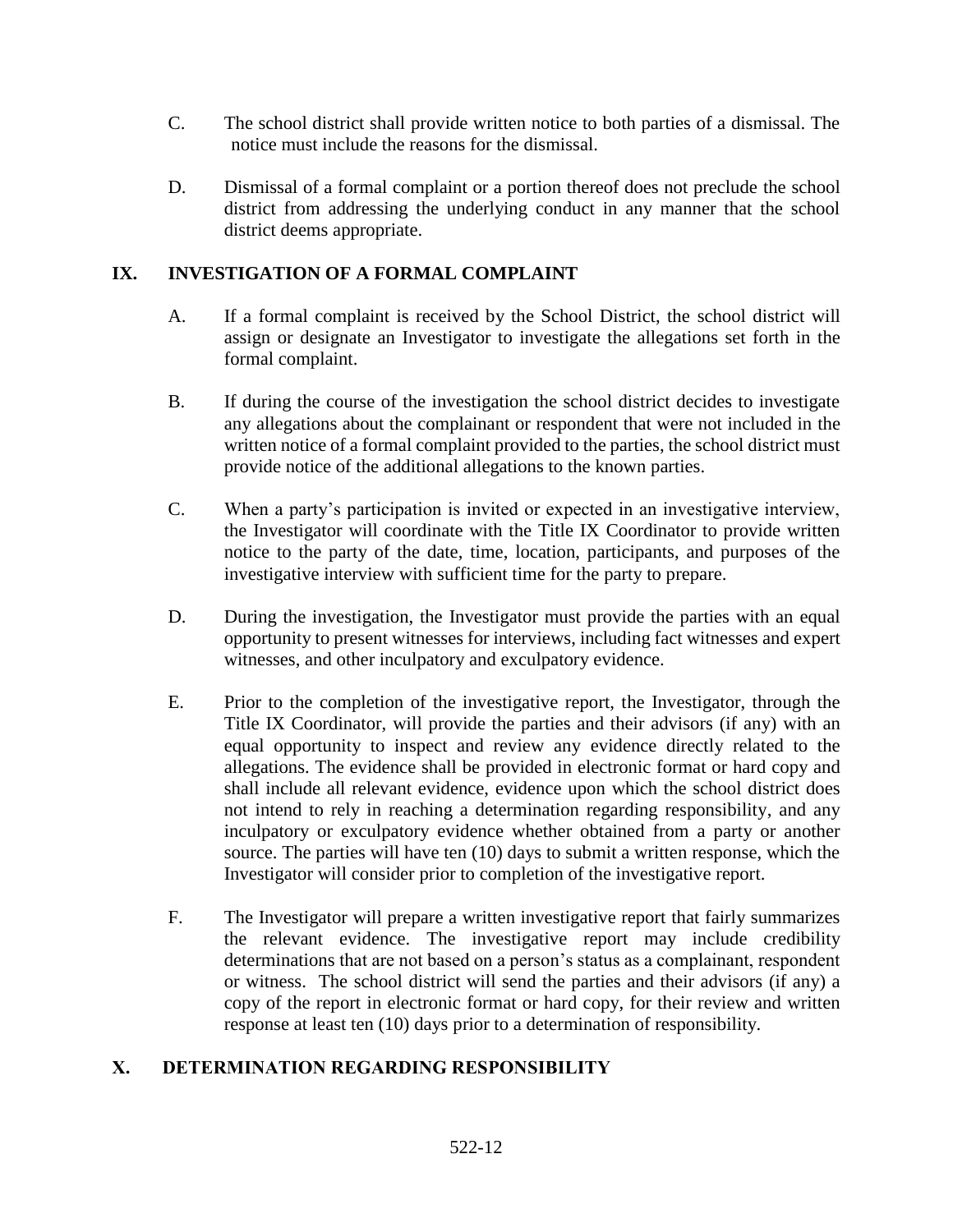- A. After the school district has sent the investigative report to both parties and before the school district has reached a determination regarding responsibility, the Decision-maker must afford each party the opportunity to submit written, relevant questions that a party wants asked of any party or witness.
- B. The Decision-maker must provide the relevant questions submitted by the parties to the other parties or witnesses to whom the questions are offered, and then provide each party with the answers, and allow for additional, limited follow-up questions from each party.
- C. The Decision-maker must explain to the party proposing the questions any decision to exclude a question as not relevant.
- D. When the exchange of questions and answers has concluded, the Decision-maker must issue a written determination regarding responsibility that applies the preponderance of the evidence standard to the facts and circumstances of the formal complaint. The written determination of responsibility must include the following:
	- 1. Identification of the allegations potentially constituting sexual harassment;
	- 2. A description of the procedural steps taken from the receipt of the formal complaint through the determination, including any notifications to the parties, interviews with parties and witnesses, site visits, and methods used to gather other evidence;
	- 3. Findings of fact supporting the determination;
	- 4. Conclusions regarding the application of the school district's code of conduct to the facts;
	- 5. A statement of, and rationale for, the result as to each allegation, including a determination regarding responsibility, any disciplinary sanctions the school district imposes on the respondent, and whether remedies designed to restore or preserve equal access to the recipient's education program or activity will be provided by the school district to the complainant; and
	- 6. The school district's procedures and permissible bases for the complainant and respondent to appeal and the date by which an appeal must be made.
- E. In determining appropriate disciplinary sanctions, the Decision-maker should consider the surrounding circumstances, the nature of the behavior, past incidents or past or continuing patterns of behavior, the relationships between the parties involved, and the context in which the alleged incident occurred.
- F. The written determination of responsibility must be provided to the parties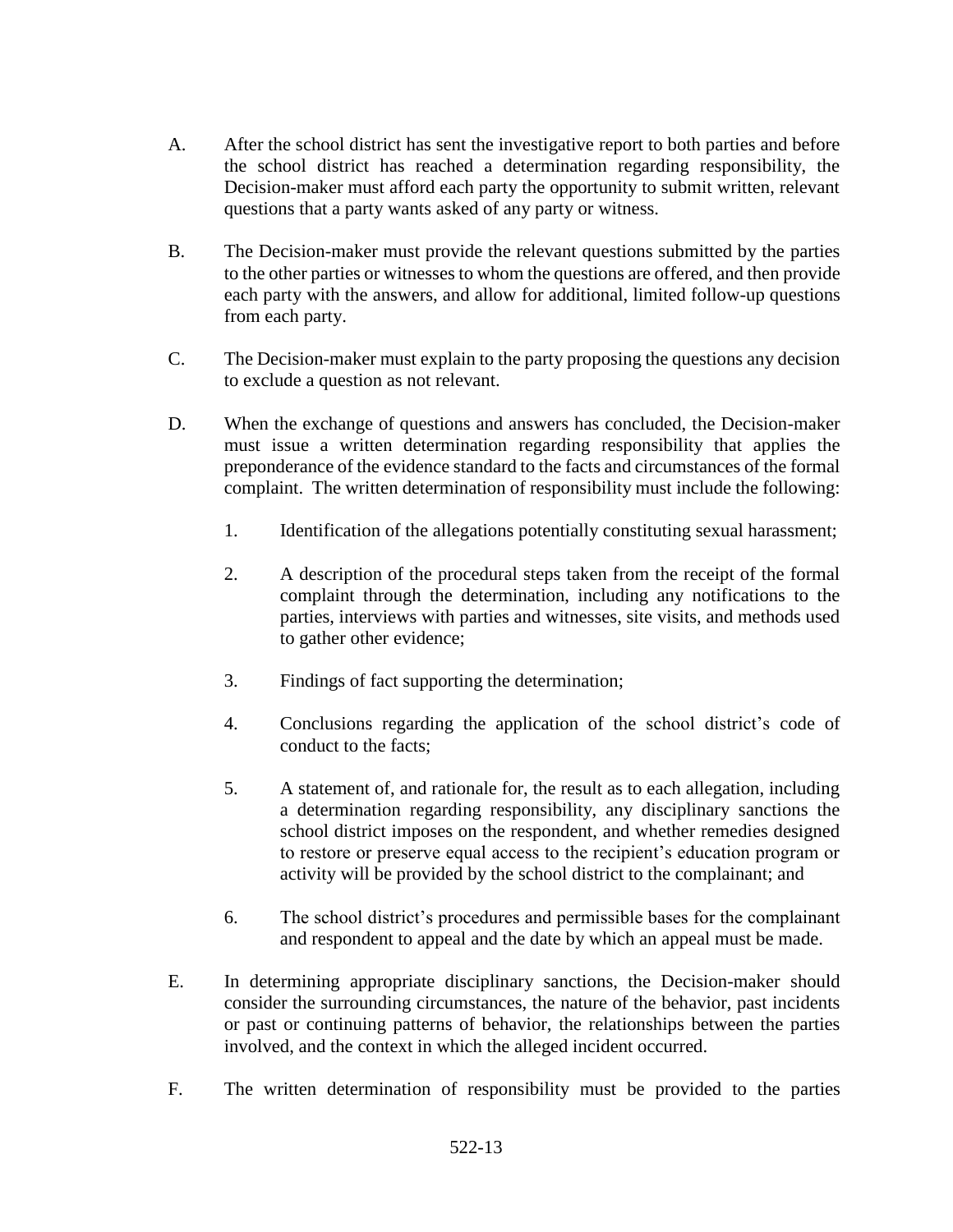simultaneously.

- G. The Title IX Coordinator is responsible for the effective implementation of any remedies.
- H. The determination regarding responsibility becomes final either on the date that the school district provides the parties with the written determination of the result of the appeal, if an appeal is filed, or if an appeal is not filed, the date on which an appeal would no longer be considered timely.

### **XI. APPEALS**

- A. The school district shall offer the parties an opportunity to appeal a determination regarding responsibility or the school district's dismissal of a formal complaint or any allegations therein, on the following bases:
	- 1. A procedural irregularity that affected the outcome of the matter (e.g., a material deviation from established procedures);
	- 2. New evidence that was not reasonably available at the time the determination regarding responsibility or dismissal was made, that could affect the outcome of the matter; and
	- 3. The Title IX Coordinator, Investigator, or Decision-maker had a conflict of interest or bias for or against complainants or respondents generally or the individual complainant or respondent that affected the outcome of the matter.
- B. If notice of an appeal is timely received by the school district, the school district will notify the parties in writing of the receipt of the appeal, assign or designate the Appellate Decision-maker, and give the parties a reasonable, equal opportunity to submit a written statement in support of, or challenging, the outcome.
- C. After reviewing the parties' written statements, the Appellate Decision-maker must issue a written decision describing the result of the appeal and the rationale for the result.
- D. The written decision describing the result of the appeal must be provided simultaneously to the parties.
- E. The decision of the Appellate Decision-maker is final. No further review beyond the appeal is permitted.

### **XII. RETALIATION PROHIBITED**

A. Neither the school district nor any other person may intimidate, threaten, coerce, or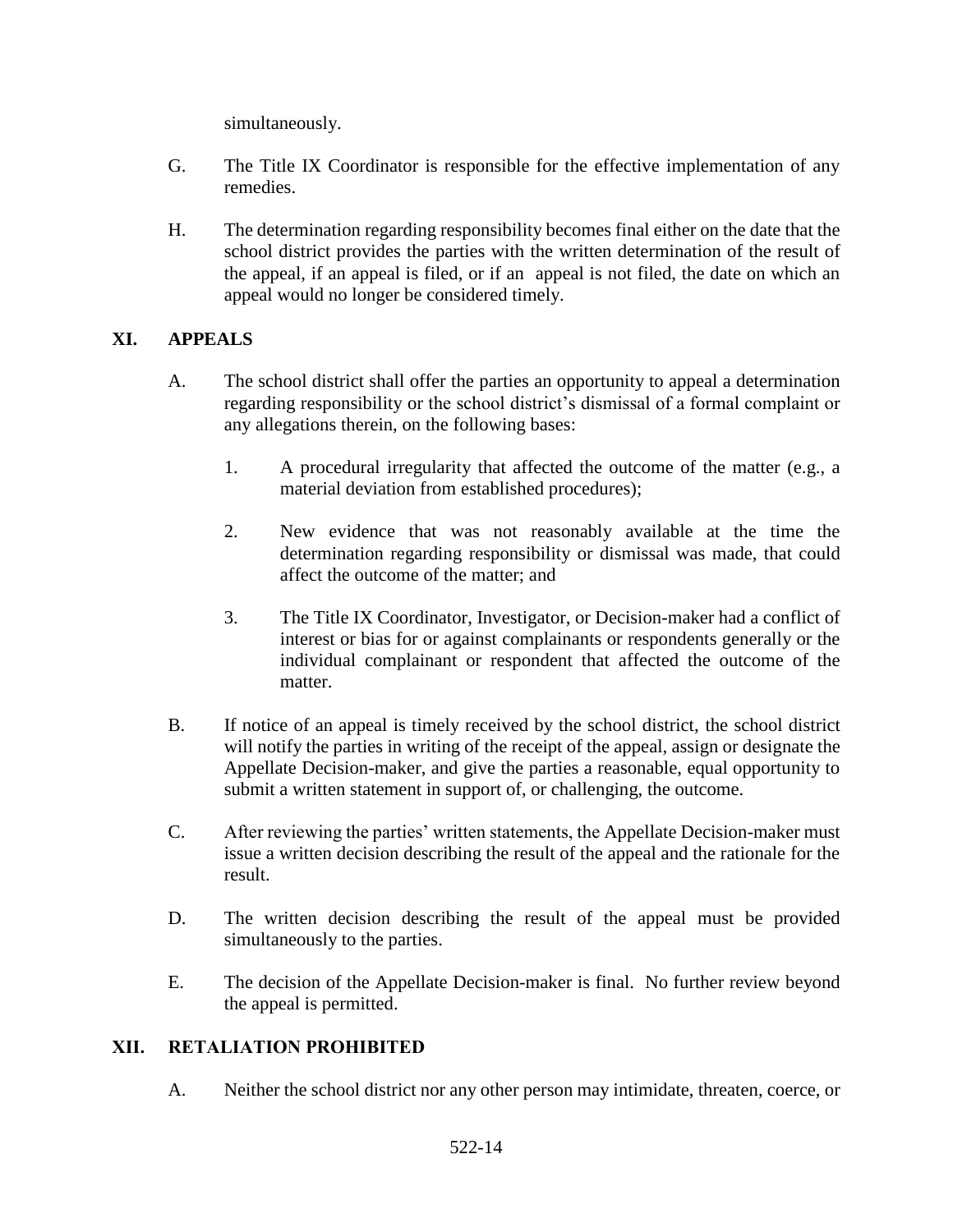discriminate against any individual for the purpose of interfering with any right or privilege secured by Title IX, its implementing regulations, or this policy, or because the individual made a report or complaint, testified, assisted, or participated or refused to participate in any manner in an investigation, proceeding, or hearing under this policy. Intimidation, threats, coercion, or discrimination, including charges against an individual for code of conduct violations that do not involve sex discrimination or sexual harassment, but arise out of the same facts or circumstances as a report or complaint of sex discrimination, or a report or formal complaint of sexual harassment, for the purpose of interfering with any right or privilege secured by Title IX, its implementing regulations, or this policy, constitutes retaliation. Retaliation against a person for making a report of sexual harassment, filing a formal complaint, or participating in an investigation, constitutes a violation of this policy that can result in the imposition of disciplinary sanctions/consequences and/or other appropriate remedies.

- B. Any person may submit a report or formal complaint alleging retaliation in the manner described in this policy and it will be addressed in the same manner as other complaints of sexual harassment or sex discrimination.
- C. Charging an individual with violation of school district policies for making a materially false statement in bad faith in the course of a grievance proceeding under this policy shall not constitute retaliation, provided, however, that a determination regarding responsibility, alone, is not sufficient to conclude that any party made a materially false statement in bad faith.

### **XIII. TRAINING**

- A. The school district shall ensure that Title IX Personnel receive appropriate training. The training shall include instruction on:
	- 1. The Title IX definition of sexual harassment;
	- 2. The scope of the school district's education program or activity;
	- 3. How to conduct an investigation and grievance process, appeals, and informal resolution processes, as applicable;
	- 4. How to serve impartially, including by avoiding prejudgment of the facts at issue, conflicts of interest, and bias;
	- 5. For Decision-makers, training on issues of relevance of questions and evidence, including when questions and evidence about the complainant's prior sexual behavior are not relevant; and
	- 6. For Investigators, training on issues of relevance, including the creation of an investigative report that fairly summarizes relevant evidence.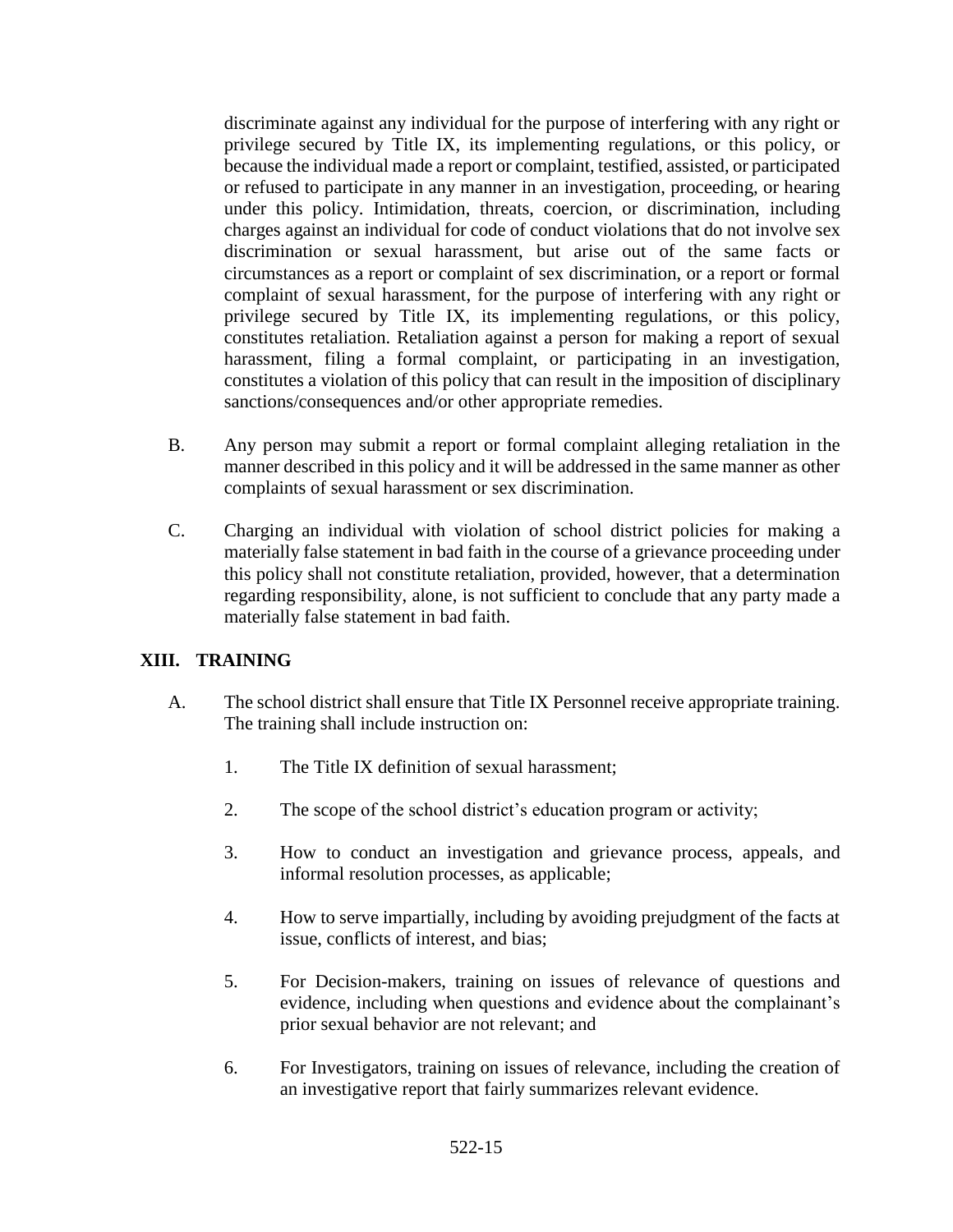- B. The training materials will not rely on sex stereotypes and must promote impartial investigations and adjudications of formal complaints.
- C. Materials used to train Title IX Personnel must be posted on the school district's website. If the school district does not have a website, it must make the training materials available for public inspection upon request.

### **XIV. DISSEMINATION OF POLICY**

- A. This policy shall be made available to all students, parents/guardians of students, school district employee, and employee unions.
- B. The school district shall conspicuously post the name of the Title IX Coordinator, including office address, telephone number, and work e-mail address on its website and in each handbook that it makes available to parents, employees, students, unions, or applicants.
- C. The school district must provide applicants for admission and employment, students, parents or legal guardians of secondary school students, employees, and all unions holding collective bargaining agreements with the school district, with the following:
	- 1. The name or title, office address, electronic mail address, and telephone number of the Title IX Coordinator;
	- 2. Notice that the school district does not discriminate on the basis of sex in the education program or activity that it operates, and that it is required by Title IX not to discriminate in such a manner;
	- 3. A statement that the requirement not to discriminate in the education program or activity extends to admission and employment, and that inquiries about the application of Title IX may be referred to the Title IX Coordinator, to the Assistant Secretary for Civil Rights of the United States Department of Education, or both; and
	- 4. Notice of the school district's grievance procedures and grievance process contained in this policy, including how to report or file a complaint of sex discrimination, how to report or file a formal complaint of sexual harassment, and how the school district will respond.

### **XV. RECORDKEEPING**

A. The school district must create, and maintain for a period of seven calendar years, records of any actions, including any supportive measures, taken in response to a report or formal complaint of sexual harassment. In each instance, the school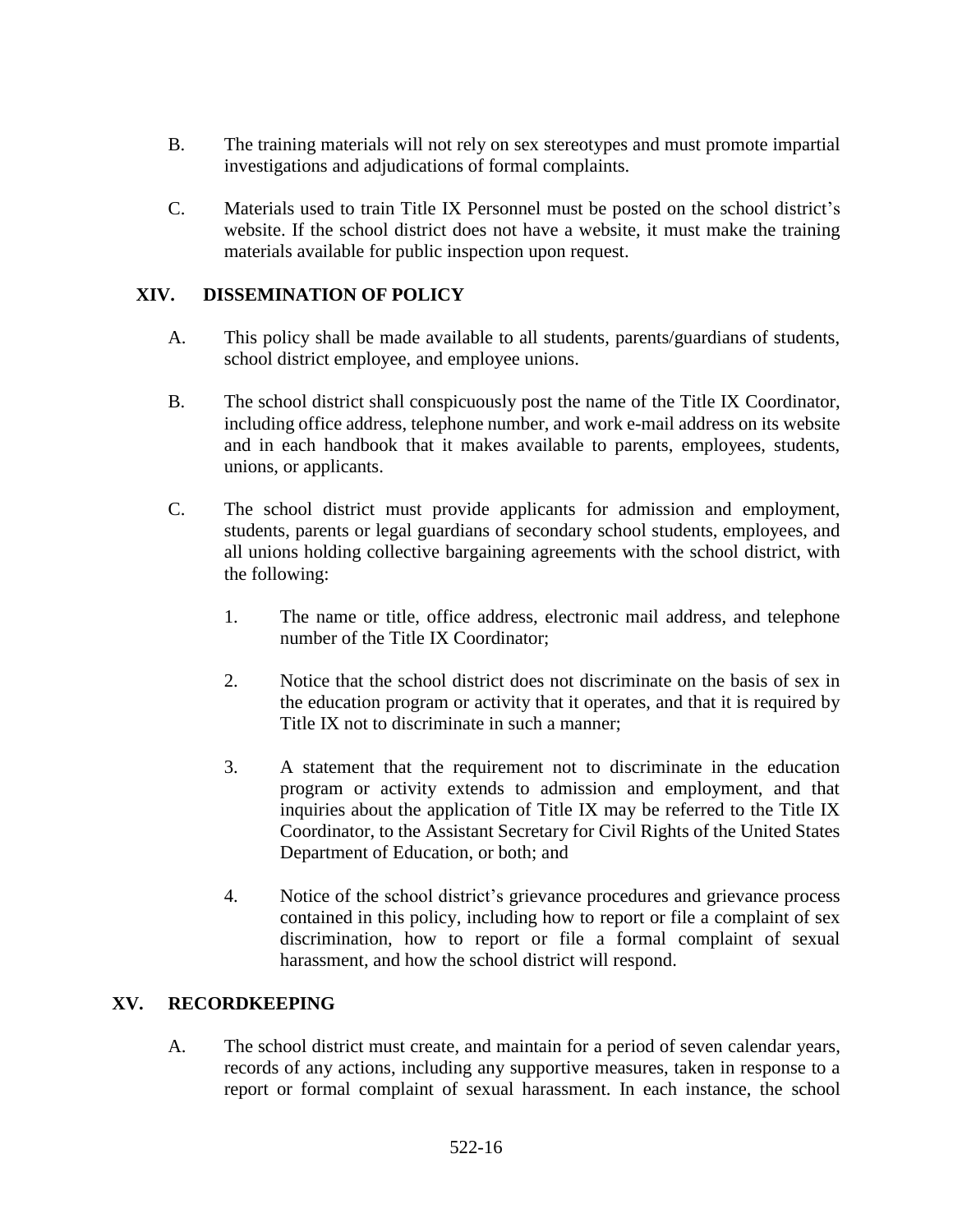district must document:

- 1. The basis for the school district's conclusion that its response to the report or formal complaint was not deliberately indifferent;
- 2. The measures the school district has taken that are designed to restore or preserve equal access to the school district's education program or activity; and
- 3. If the school district does not provide a complainant with supportive measures, then it must document the reasons why such a response was not clearly unreasonable in light of the known circumstances. Such a record must be maintained for a period of seven years.
- 4. The documentation of certain bases or measures does not limit the recipient in the future from providing additional explanations or detailing additional measures taken.
- B. The school district must also maintain for a period of seven calendar years records of:
	- 1. Each sexual harassment investigation including any determination regarding responsibility, any disciplinary sanctions imposed on the respondent, and any remedies provided to the complainant designed to restore or preserve equal access to the recipient's education program or activity;
	- 2. Any appeal and the result therefrom;
	- 3. Any informal resolution and the result therefrom; and
	- 4. All materials used to train Title IX Personnel.

| <b>Legal References:</b> | Minn. Stat. § 121A.04 (Athletic Programs; Sex Discrimination)            |
|--------------------------|--------------------------------------------------------------------------|
|                          | Minn. Stat. $\S$ 121A.40 – 121A.575 (Minnesota Pupil Fair Dismissal Act) |
|                          | Minn. Stat. Ch. 363A (Minnesota Human Rights Act)                        |
|                          | 20 U.S.C. §§ 1681-1688 (Title IX of the Education Amendments of 1972)    |
|                          | 34 C.F.R. Part 106 (Implementing Regulations of Title IX)                |
|                          | 20 U.S.C § 1400, et seq. (Individuals with Disabilities Education        |
|                          | Improvement Act of 2004)                                                 |
|                          | 29 U.S.C. § 794 (Section 504 of the Rehabilitation Act of 1973)          |
|                          | 42 U.S.C. § 12101, et seq. (Americans with Disabilities Act of 1990, as  |
|                          | amended)                                                                 |
|                          | 20 U.S.C. § 1232g (Family Educational Rights and Privacy Act of 1974)    |
|                          | 20 U.S.C. § 1092 et seq. (Jeanne Clery Disclosure of Campus Security and |